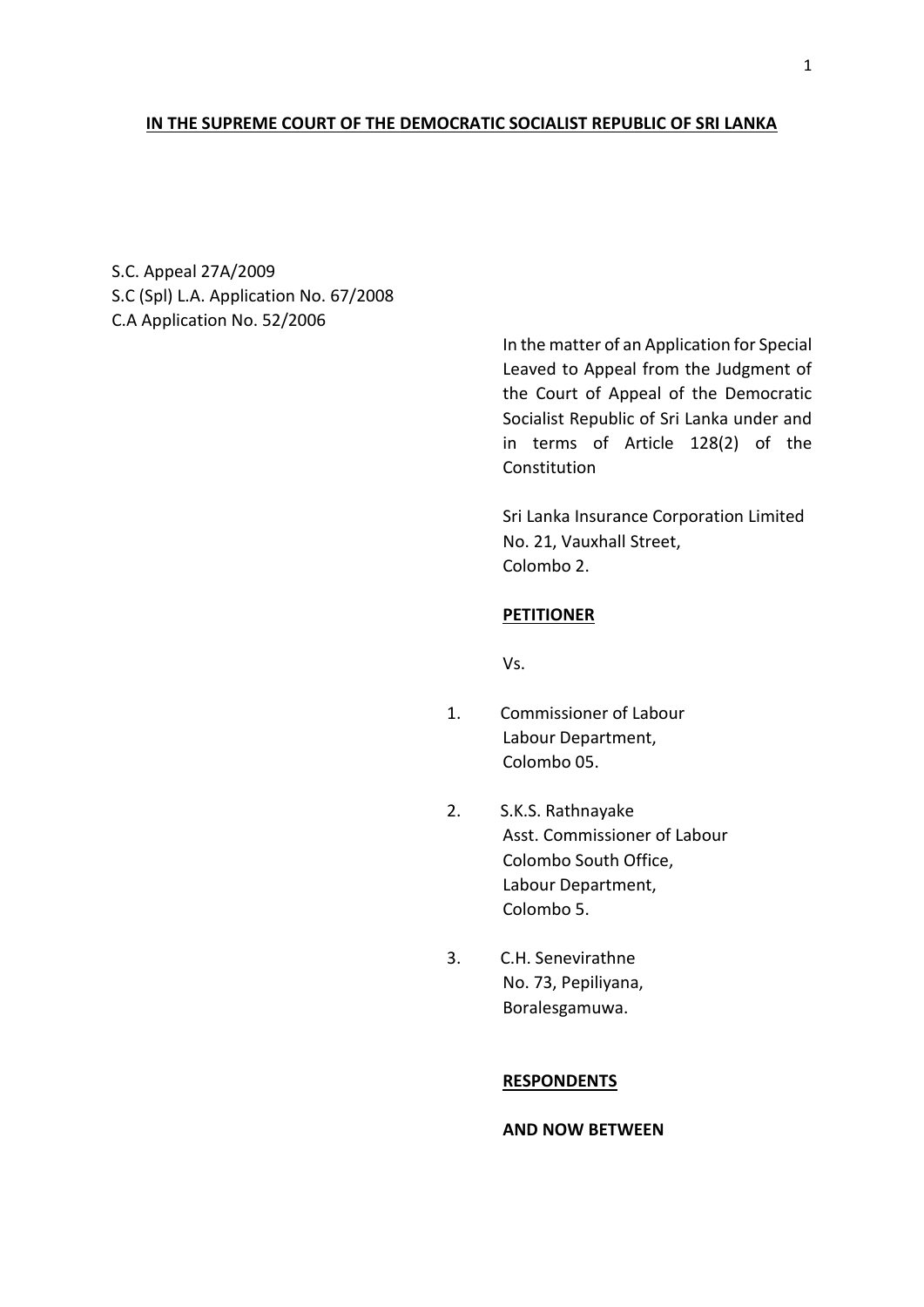Sri Lanka Insurance Corporation Limited No. 21, Vauxhall Street, Colombo 2.

## **PETITIONER-PETITIONER**

Vs.

- 1. Commissioner of Labour Labour Department, Colombo 05.
- 2. S.K.S. Rathnayake Asst. Commissioner of Labour Colombo South Office, Labour Department, Colombo 5.
- 3. C.H. Senevirathne No. 73, Pepiliyana, Boralesgamuwa.

## **RESPONDENTS-RESPONDENTS**

| <b>BEFORE:</b>     | Sisira J. de Abrerw J.<br>Upaly Abeyrathne J. &<br>Anil Gooneratne J.                                             |
|--------------------|-------------------------------------------------------------------------------------------------------------------|
| <b>COUNSEL:</b>    | Sanjeewa Jayawardena P.C. with Sandamali Chandrasekera<br>Instructed by Dilan Perera for the Petitioner-Appellant |
|                    | S. Rajarathnam P.C., A.S.G. for the $1^{st}$ & $2^{nd}$ Respondent-Respondents                                    |
|                    | Chris Caderamanpulle for the 3 <sup>rd</sup> Respondent-Respondent                                                |
| <b>ARGUED ON:</b>  | 14.03.2016                                                                                                        |
| <b>DECIDED ON:</b> | 14.12.2016                                                                                                        |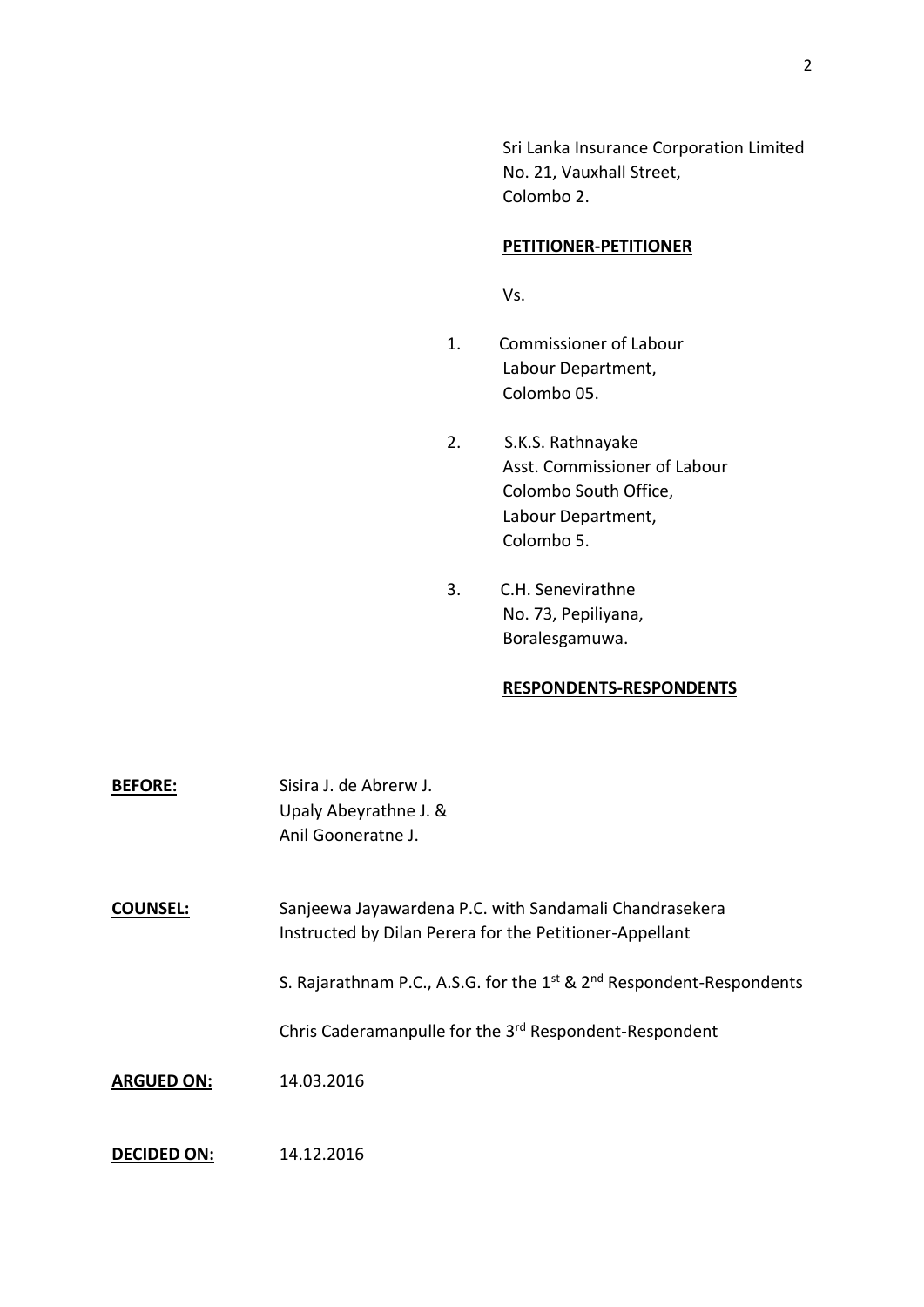#### **GOONERATNE J.**

The Petitioner, Sri Lanka Insurance Corporation Limited sought Special Leave to Appeal from the Judgment of the Court of Appeal marked X15 dated 13.02.2008. This court on 28.08.2009 granted Special Leave on the following questions of law set out in paragraphs 16(a), (b), (c) and (i) of the Petition.

- (a) Did the Court of Appeal fall into substantial error by misconstruing the contract entered into between the petitioner and the 3<sup>rd</sup> respondent as a "contract of service" instead of as a "contract for services?
- (b) Did the Court of Appeal err by failing to take into consideration the salient features of the contract entered into between the petitioner and the  $3<sup>rd</sup>$ respondent which clearly established that the 3<sup>rd</sup> respondent was only appointed to the Panel of Motor Claims Assessors and was in fact, an "independent contractor" providing professional service?
- (c) Did the Court of Appeal misinterpret and misapply the established tests formulated to distinguish between an "employee" and an "independent contractor" as well as the particular facts of the instant case?
- (i) Did the Court of Appeal misinterpret and misapply the provisions of the EPF Act and the relevant regulations defining the terms "covered employment" and "earnings"?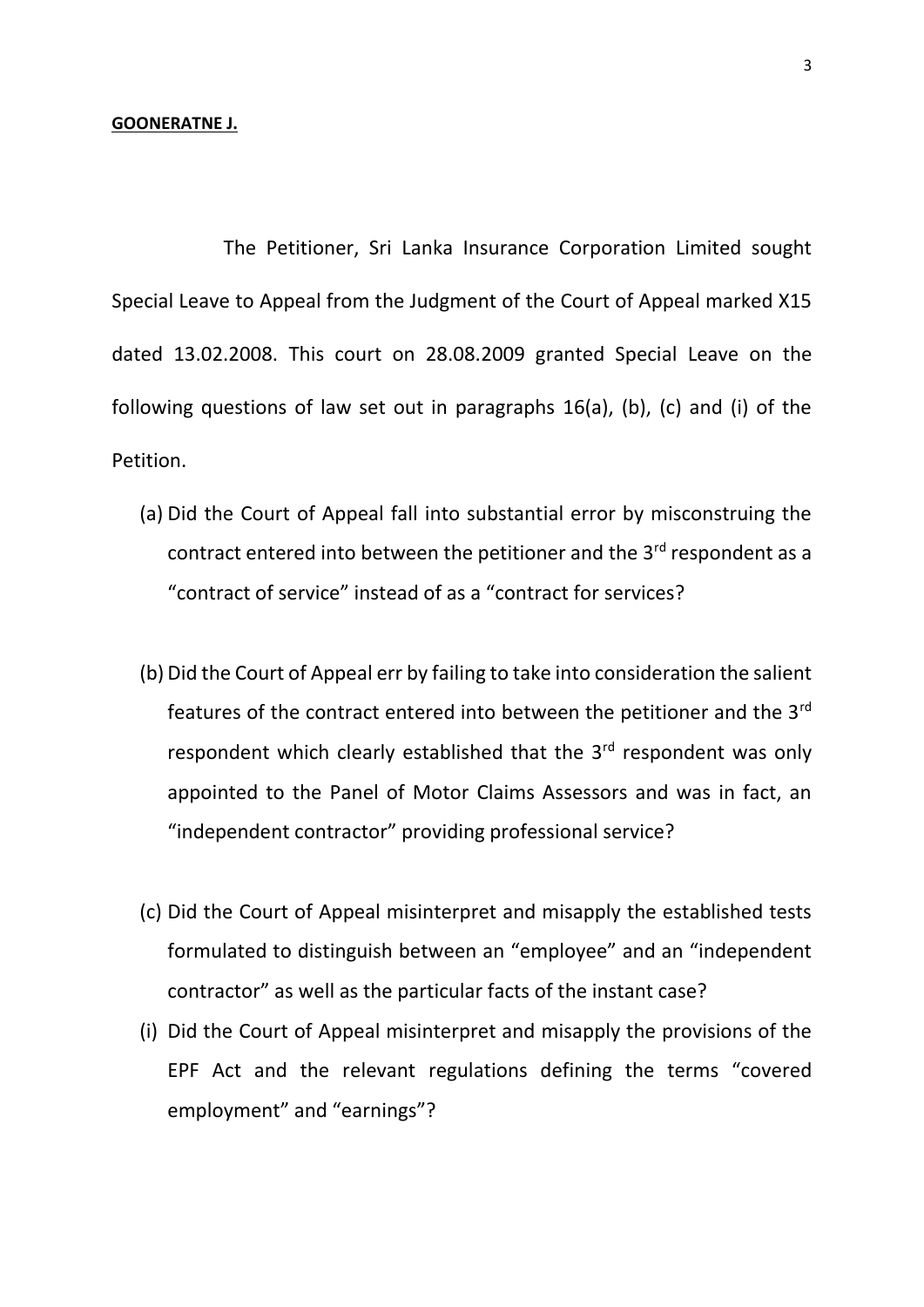To state the facts very briefly, the 3<sup>rd</sup> Respondent (now alleged to be deceased) filed an application with the  $1<sup>st</sup>$  Respondent the Commissioner of Labour claiming Employees Provident Fund, dues, for which he is entitled during his tenure of office as a 'Motor Claims Assessor' with the Petitioner for the period 1964 to August 2002. The 3<sup>rd</sup> Respondent did so on the basis that he was an employee of the Petitioner-Appellant. The 2<sup>nd</sup> Respondent an Assistant Commissioner of Labour by certificate P2 of 2<sup>nd</sup> December 2004, made order that in terms of Section 38(2) of the Employees Provident Fund Act, as amended, Petitioner has defaulted in a sum of Rs. 1,470,305/12 and such sum, is payable to the 3<sup>rd</sup> Respondent. The 3<sup>rd</sup> Respondent's services to the Petitioner Company was about 40 years. The Petitioner however denied liability to pay the said sum, and took up the position that the Petitioner is not liable to pay any sum under the Employees Provident fund Act.

The 1<sup>st</sup> Respondent however inquired into the matter and came to the conclusion that the work done by the 3<sup>rd</sup> Respondent comes within "earnings" as per the said Act and consequently directed the Petitioner Company, to comply with the order of the  $2<sup>nd</sup>$  Respondent and directed the Petitioner to pay a sum of Rs. 1,470,305/12. Petitioner failed to satisfy the said claim made by the Commissioner of Labour. As such the  $1<sup>st</sup>$  Respondent filed a certificate to recover the dues in terms of Section 38(2) of the Employees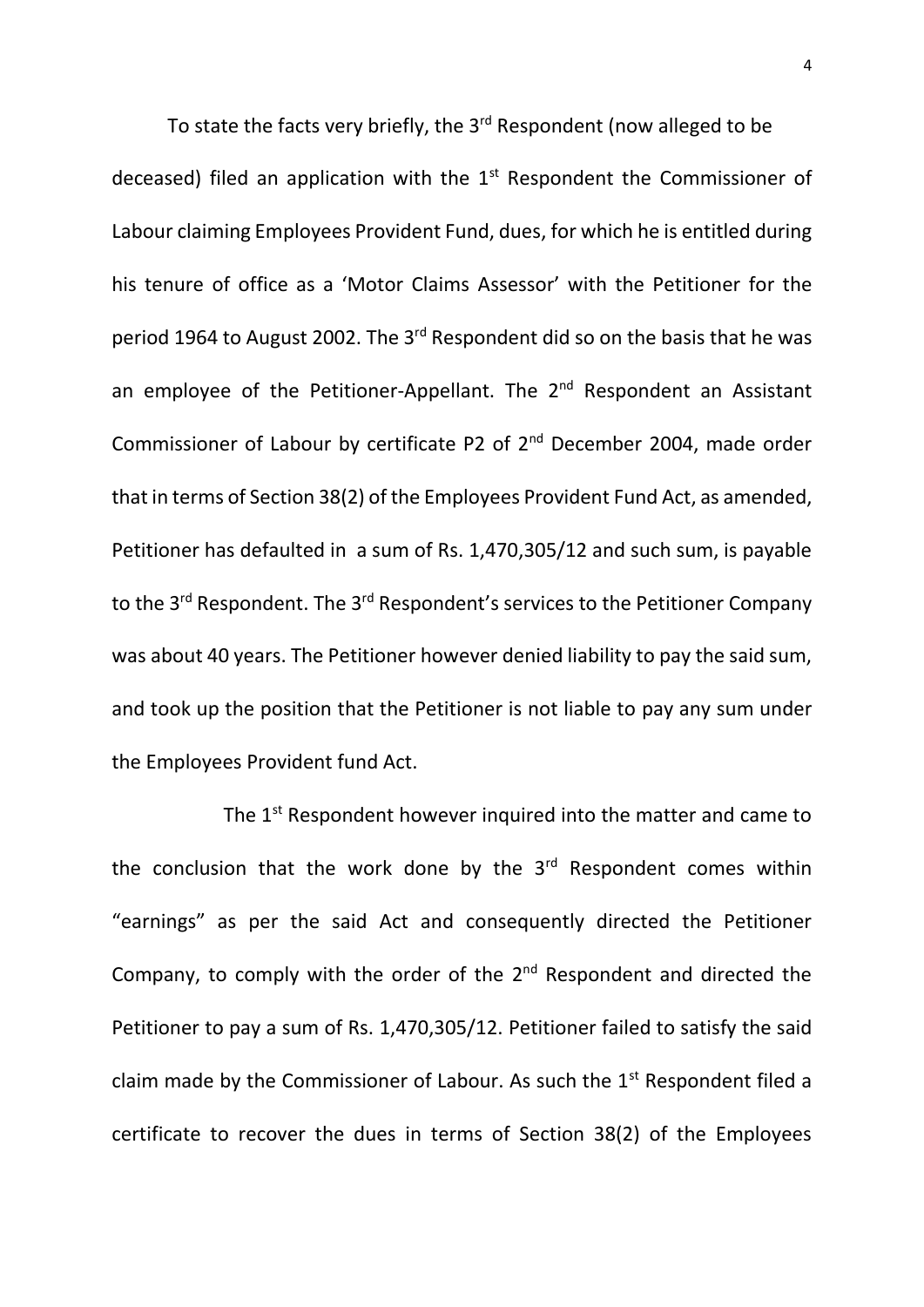Provident Fund Act. The Petitioner Company filed a Writ Application in the Court of Appeal challenging the Order dated 16.5.2001 (3R1) of the Commissioner of Labour and also sought to prevent the proceedings of the case filed in the Magistrate's Courts, Colombo for failure to comply with the aforesaid decision to wit, to pay amounts due as contributions under the EPF Act.

In the written submissions filed on behalf of the  $1<sup>st</sup>$  &  $2<sup>nd</sup>$ Respondents it is stated that the Petitioner's position is that the 3<sup>rd</sup> Respondent was paid "fees per report" for assessment done on motor claims (vide paragraphs 11(b) to (d) and 13 of the petition). In the counter affidavit the Petitioner had changed it to be as "job by job basis". Learned President's Counsel for Petitioner argues that Motor Claims Assessors are independent contractors and were not employed on a "contract of service" basis but instead on a "contract for service". As such "Motor Claims Assessors" are not employees under the EPF Act. Petitioner also emphasis that no 'control' can be exercised over the work done by 3<sup>rd</sup> Respondent and as such 3<sup>rd</sup> Respondent would be an independent contractor. Another position suggested by learned President's Counsel was that 3<sup>rd</sup> Respondent was not engaged in a covered employment as he was performing work on a "job by job" basis. My attention was also drawn to letter of 15.11.1963 (X1) an application of the  $3<sup>rd</sup>$  Respondent to be included in the panel of Motor Claims Assessors of the then Sri Lanka Insurance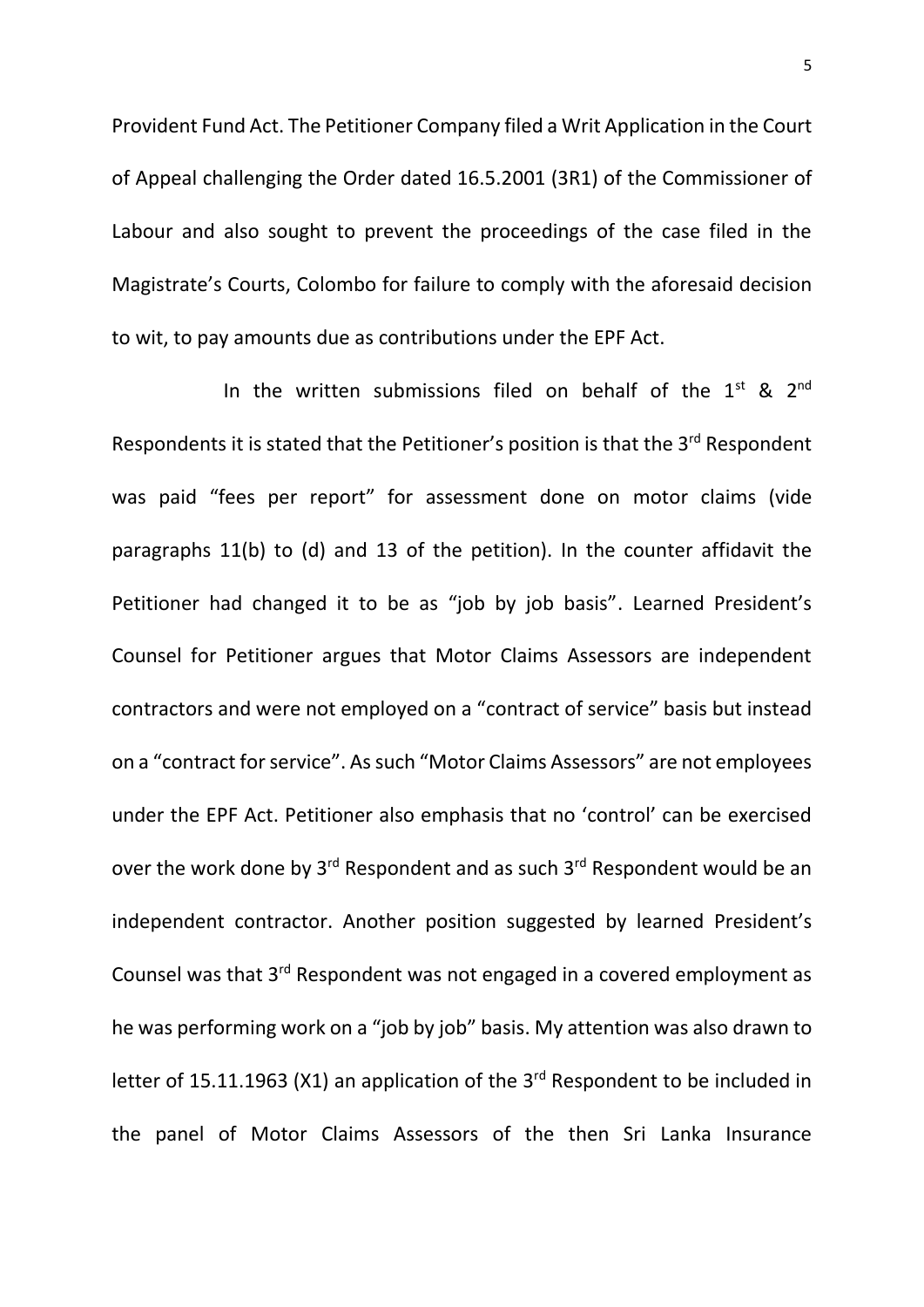Corporation. By letter X2 of 20.02.1964 Petitioner informed that 3<sup>rd</sup> Respondent was appointed to the panel of Motor Claims Assessors. X2 is described as contract for services between the Petitioner Company and the 3<sup>rd</sup> Respondent. Petitioner also relies on letter X4, supporting the position that Assessors are engaged in the capacity of independent contractors. In a very prolex petition filed before the Supreme Court learned President's Counsel as well as in the lengthy written submissions attempts to demonstrate the historical background, the scope of the responsibilities assigned to Assessors and draws a distinction between the contract for services entered into with the independent and professional Assessors as opposed to contract of employment entered into with Road Assistant Technicians.

I have considered both oral and written submissions of all parties to this appeal. No doubt the written submissions filed on behalf of the Petitioner are very lengthy, but court is guided on very firm acceptable legal principles inclusive of statutory provisions and applicable regulations. In any event the record maintained in this regard from the Court of Appeal and submitted to this court as an annexture contains all relevant details. Petitioner's grounds of appeal are also noted.

I observe that within the four corners of the relevant statute the employment of the 3<sup>rd</sup> Respondent needs to be a 'covered employment' to make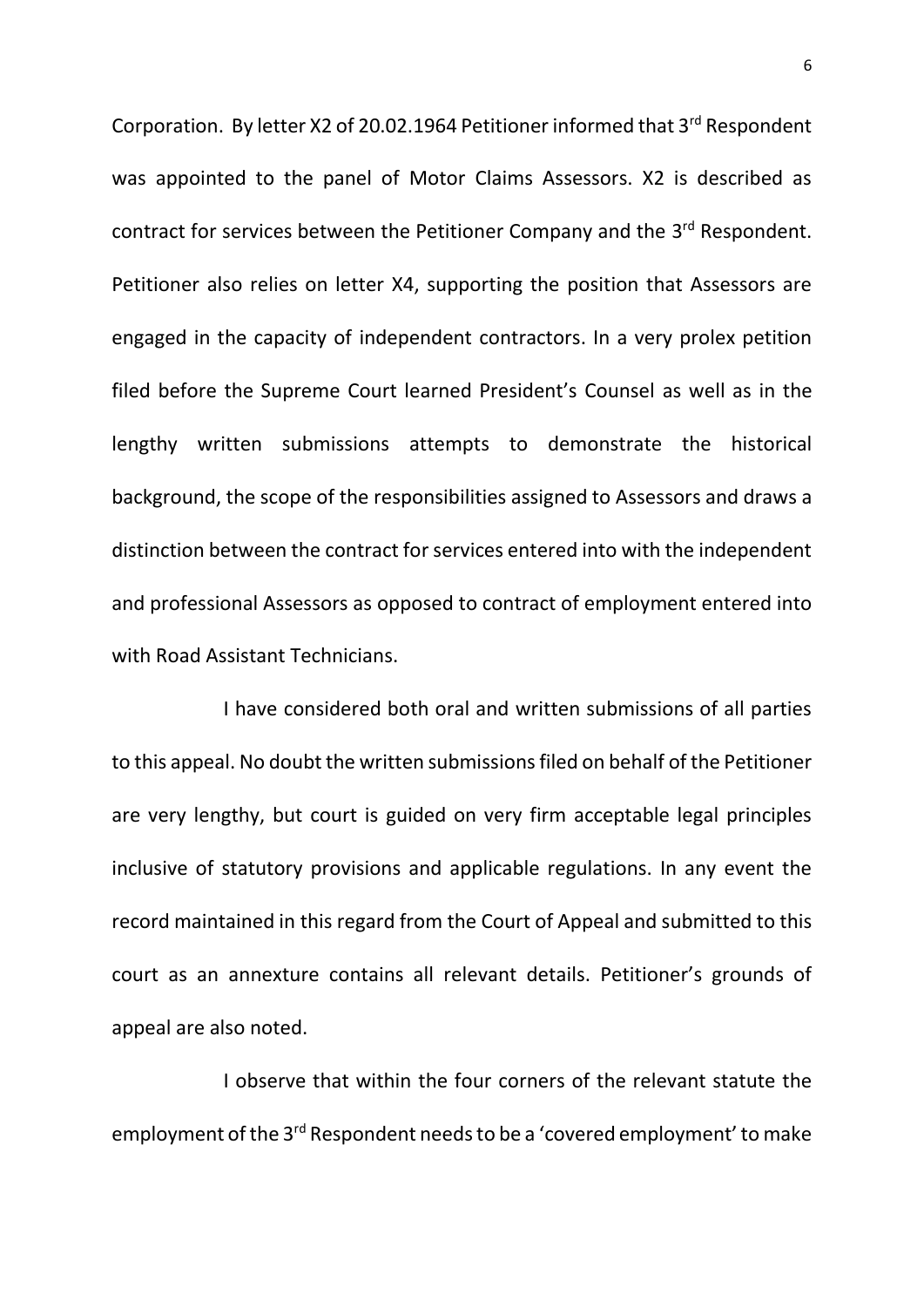the Petitioner liable under the EPF Act. Petitioner contends that 3<sup>rd</sup> Respondent was not engaged in a covered employment as he was on a job by job basis. There are some basic facts that need to be understood. In fact the Judgment of the Court of Appeal refer to same. The 3rd Respondent was issued letter dated 30.04.1964 by the Petitioner (P5 annexed to the Court of Appeal application).

The said letter indicates the following:

- (a) 3<sup>rd</sup> Respondent to safeguard the interest of the Petitioner Company
- (b) When requested by the Petitioner Company the  $3<sup>rd</sup>$  Respondent to undertake inspections, assessments, investigations and other works of similar nature connected to insurance claims, and submit reports without delay, with his opinion.
- (c) Report to refer to nature of damage, scrutinize reports and estimate damages.
- (d) 3 rd Respondent permitted to vary any claim (delete, add or alter)
- (e) If the claim exceeds Rs. 3000/- the 3rd Respondent is required to attach a photograph to his report and report to be submitted within three days to the Motor Claims Department.
- (f) Report to be submitted as above but  $3<sup>rd</sup>$  Respondent cannot authorise repairs.
- (g)  $3<sup>rd</sup>$  Respondent paid Rs. 25/- per claim within the city, outside the city limits Rs. 30/-. 3<sup>rd</sup> Respondent also paid subsistence.

The above indicates as in (a) to (g) the control exercised over the  $3<sup>rd</sup>$ 

Respondent, and the manner of performing duties and functions as required by

the Petitioner, for which he is paid as in (g) above.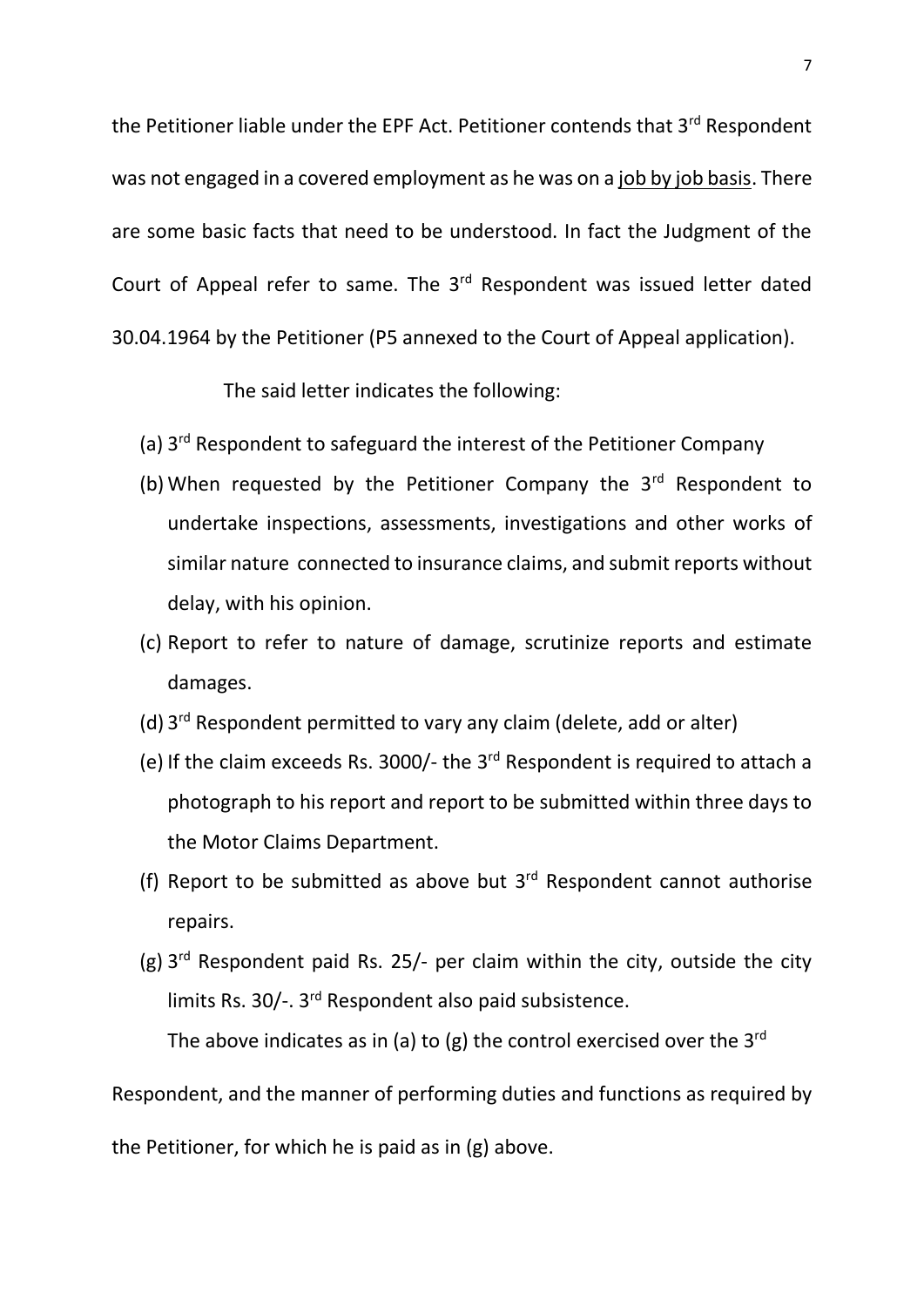I have taken note of the affidavit of the 3<sup>rd</sup> Respondent and its document 3R4 dated 02.07.1996 (internal memo). The following conditions are laid down.

- (a) It is needless to emphasize the value of the customer service and only if we are able to co-operate and work as a team, we will be able to achieve our goal.
- (b) All assessors should report for work by 9.30 a.m at the Motor Claims Department.
- (c) After signing the Attendance Register you should proceed to No. 288 Union Place.
- (d) The jobs will be assigned to those who have signed the Register.
- (e) Disciplinary Action will be taken against the Assessor pertaining to reports delayed without a valid reason.

The 3<sup>rd</sup> Respondent no doubt is subject to directions of the Petitioner and follow the strict conditions and procedure laid down by the Petitioner Company. He has no free hand where his employment is concerned, with the Petitioner.

The following cases explain to a great extent as to how the facts of the case in hand could be applied. In a contract of service a person is employed as part of the business, i.e whether the person was fully integrated in the employer's business or remained apart from and independent of it. Stevenson Jordon and Harrison Ltd. Vs. McDonald and Evans 1952 (1) TLR 101 CA per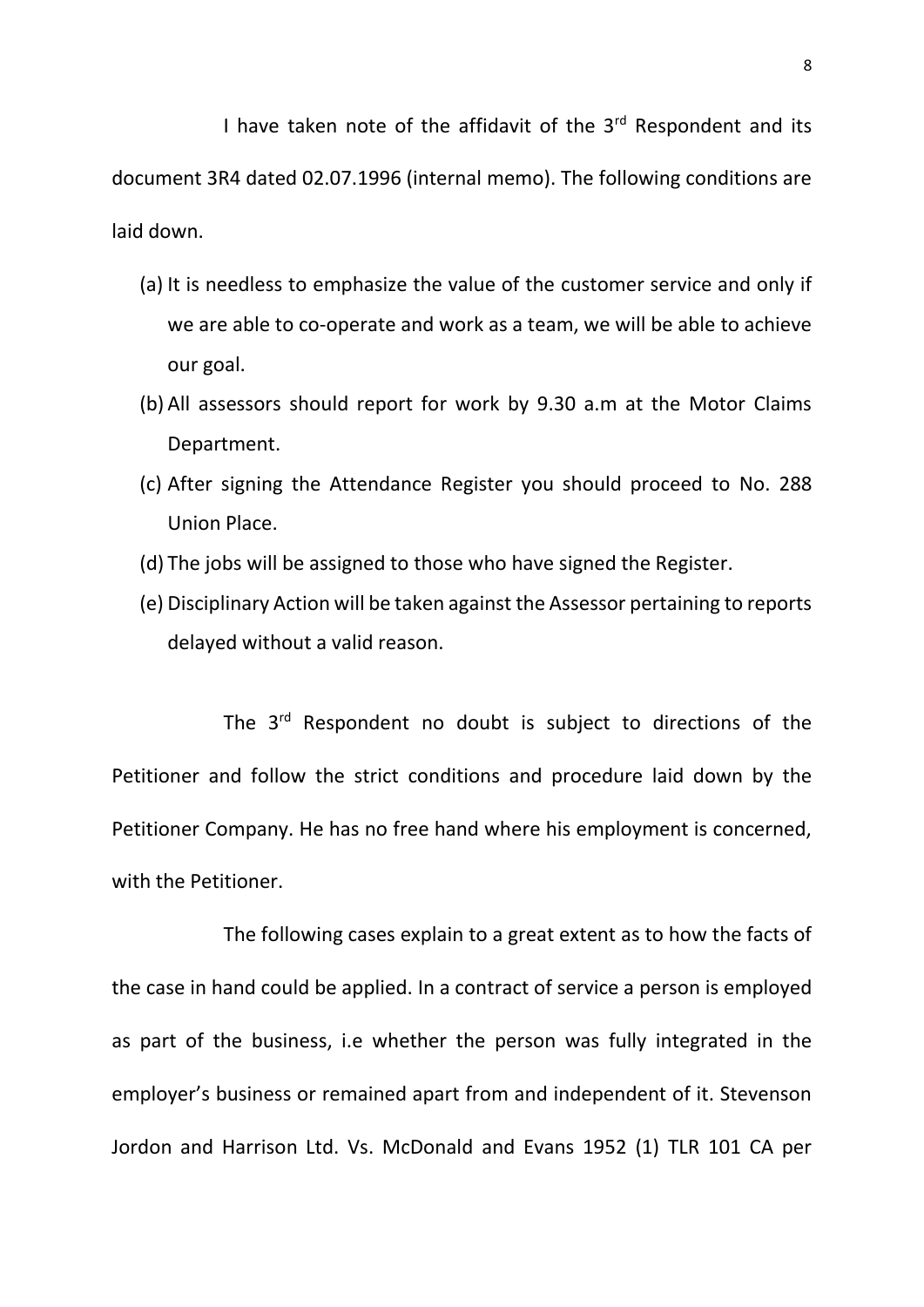Denning L.J. In the Petitioner Company which is involved in an insurance business the 3<sup>rd</sup> Respondent plays an important role and thus becomes a part of the, that business, and the Petitioner Company is dependent on reports of Motor Claims Assessors. Further the 3<sup>rd</sup> Respondent had a very long period of employment with the Petitioner Company, which is no doubt a longstanding regular relationship. In Nethermere (St. Neots) Ltd. Vs. Gardiner (1984) 1 CR 612, it was held that piece work basis employment which showed longstanding reciprocity of obligations though not covered by a formal contractual obligation to undertake a particular quantity of work are employees of the particular business. The 3<sup>rd</sup> Respondent could be properly described as an employee or a servant of the Petitioners organisation having regard to the nature of work entrusted to him by the Petitioner. The test seems to be whether a particular employment was a casual nature and not whether the employee was a casual worker. Vide S.R. de Silva – legal Framework of Industrial Relations in Ceylon 1973.

Learned Additional Solicitor General in his submissions cited a very relevant case on the subject. Vide Feredral Commissioner for Taxation Vs. J. Walter Thompson (Australia) Pte. Ltd. 69 CLR 227 at pg. 231-233.

"The fact that artistes are skilled does not make it impossible for them to be in relation of servants to an employer. It is a mistake to think that only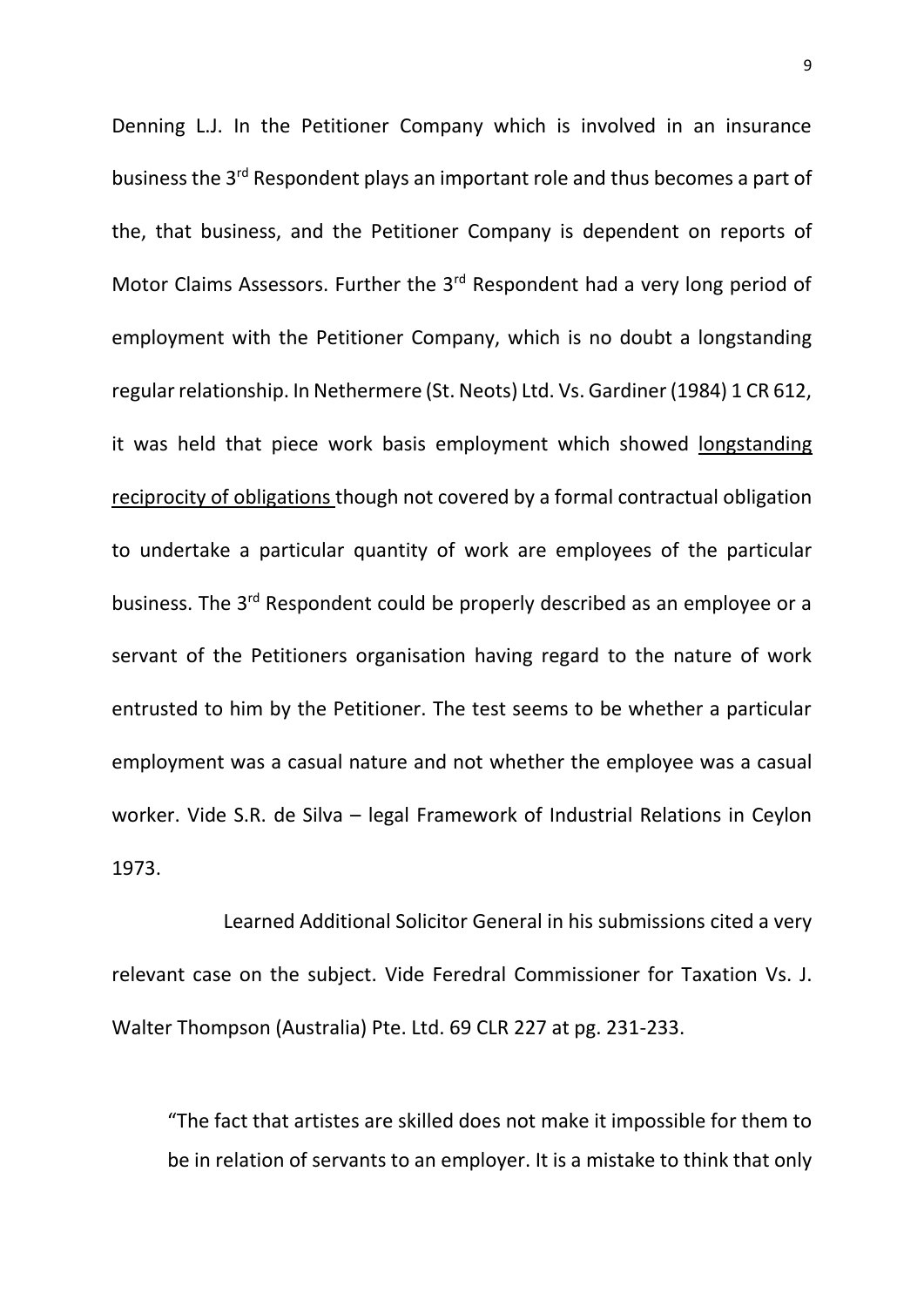unskilled people can properly be described as servants. If they are subject to detailed contract in the manner in which they do their work, they must be servants. The fact that remuneration is described as a fee rather than as wages is not decisive. The real character of relation between the parties must be determined, whether the payment made is described as wages, fee, salary, commission or by other term. The fact that the artistes are not whole time employees does not show that they are not employees of the company".

I also had the benefit of perusing the following case laws which convince my approach to the case in hand that the Petitioner Company is liable to make contribution in the manner decided by the  $1^{st}$  &  $2^{nd}$  Respondents, although some cases below deal with the Industrial Disputes Act.

*Jamis Appuhamy Vs. Shanmugam (1978) Vol. 80 NLR 298.* A case dealing with master and servant and contract of service and contract for service – Independent contractor.

At pg. 301...

Contract of service were identified by Lord Thankerton in Short v. J.E.W. Henderson Ltd. to be as follows:-

"(a) The master's power of selection of his servant; (b) the payment of wages or other remuneration; (c) the master's right to control the method of doing the work; and (d) the master's right of suspension"

Lord Thankerton then went on to say:

"Modern industrial conditions have so much affected the freedom of the master in cases in which no one could reasonably suggest that the employee was thereby converted in to an independent contractor that, if and when appropriate cases arose,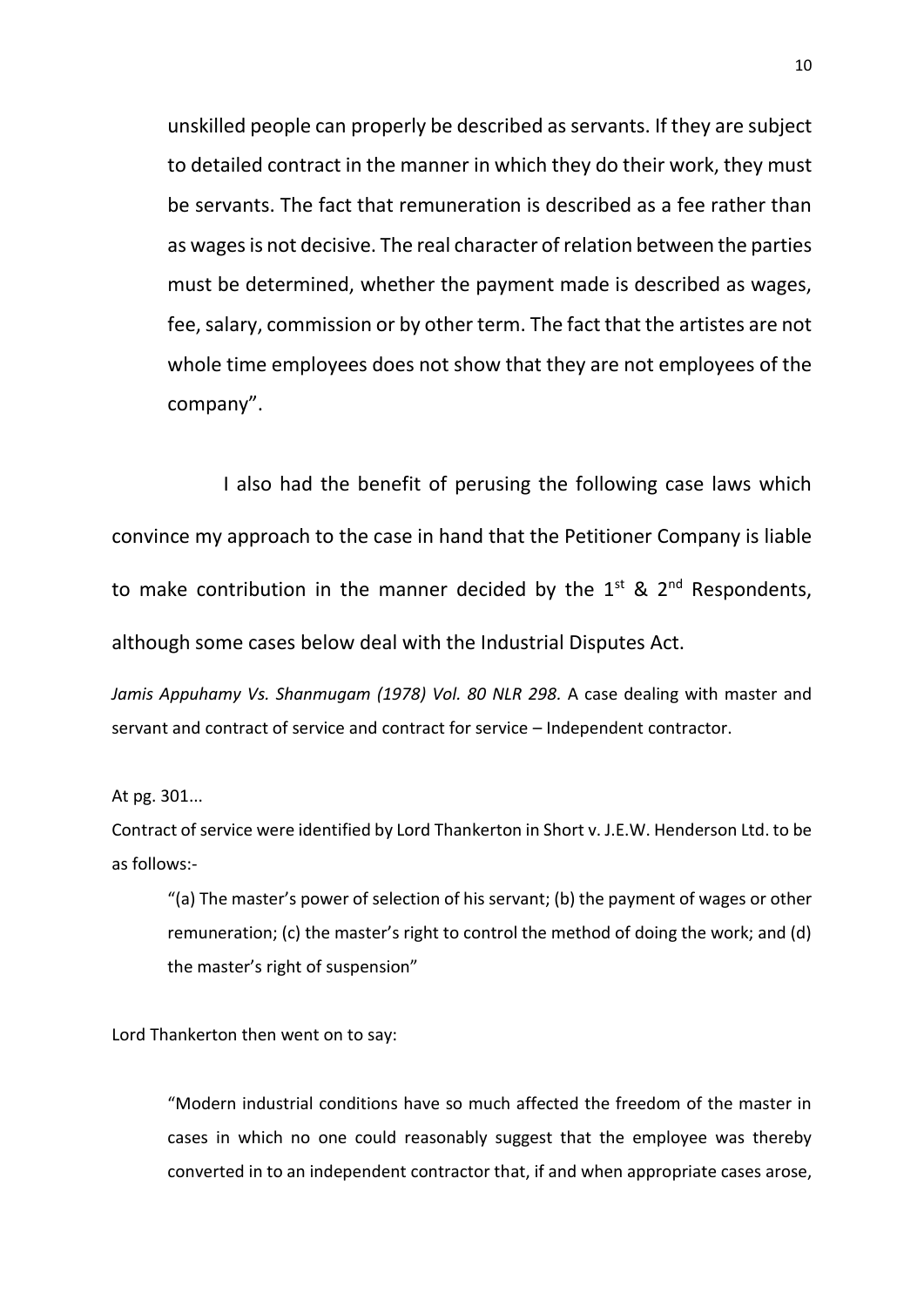it will be incumbent on this House to reconsider and restate the indicia ... The statement ..... that selection, payment and control are inevitable in every contract of service is clearly open to reconsideration".

Thus, it would appear, notwithstanding the absence of the indicia referred to above, circumstances may arise in which no one could reasonably suggest that the relationship is other than that of the contract of service.

#### *Perera vs. Marikar Bawa Ltd 1989 (1) SLR at 347...*

The appellant was the Head Cutter of the respondent Company. He was provided with a cubicle but employed his own workmen and used his own tools. The Company passed on tailoring orders to him and on execution he was paid a commission from the collections for each month. The Company collected the payment from the customer and kept the accounts. The appellant did not sign attendance register and was not entitled to a bonus like other employees. The question was whether appellant was a workman within the meaning of the Industrial Disputes Act. Was his a contract of service or contract for services as an independent contractor.

#### **Held**

(1) The applicant's work was an integral part of the respondent's business and he was part and parcel of the organisation. The appellant did not carry on his business of Head Cutter as a business belonging to him. It was a business done by the appellant for the respondent. Therefore he was a workman and an employee within the meaning of the Industrial Disputes Act.

*C M U Vs. Ceylon Fertilizer Corporation 1985 (1) SLR at 418 & 419 -* By a majority judgment (CJ Samarakoon dissenting) Wimalaratne J. Held:

"I have had the benefit of reading the judgments prepared by the Chief Justice and by Wanasundera, J. where the facts are set out.

Wanasundera, J. after discussing the manner in which the workmen have been dealt with by the Fertilizer Corporation concludes that the function of the Hunupitiya Labour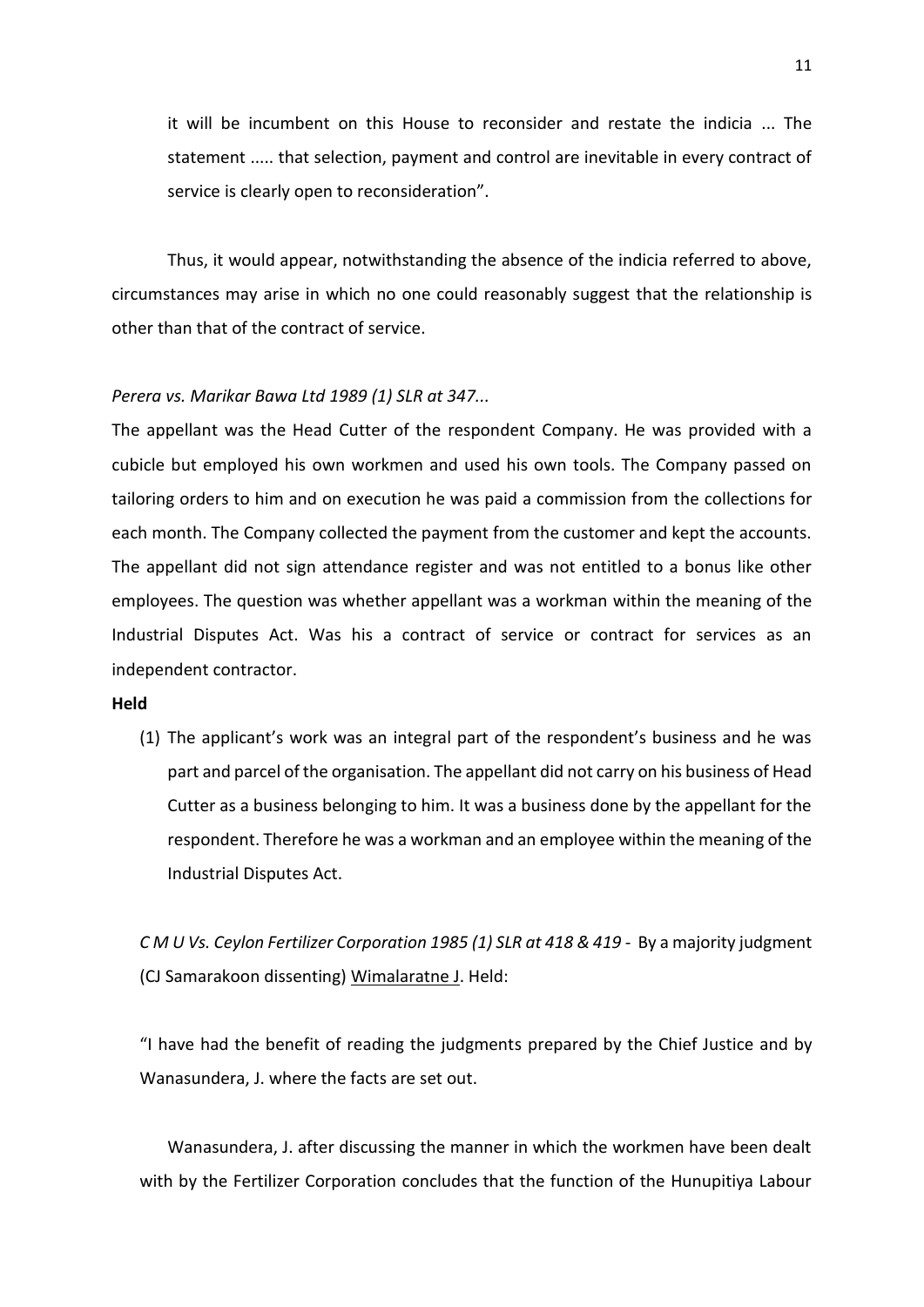Society was to act as mere agents to supply labour to the Corporation, whilst the Corporation became the employer of the labour so supplied.

The Chief Justice is unable to agree that the Society was merely an agent, for the reason that the Society was actively engaged in working and putting into practice the terms of its contract R6 with the Corporation. Implicit in the judgment of the Chief Justice is the conclusion that the Society and not the Corporation is the employer of these workmen.

The instant case is similar to a situation where a contractor regularly brings labour to the employer's workplace to perform work in the regular course of the business of the employer, and the employer directs how the work is to be performed, and even calls upon the contractor not to employ particular persons from among the workforce. In that situation, my view is that there is no contract of employment between the contractor and workmen. This situation is different to one where a person enters into a contract with another to construct a building, and that other (the contractor) employs labour for the purpose. In that case it may not be difficult to establish the employer-employee relationship between the contractor and the workmen, since the employment of the workmen is on behalf of the contractor, and not on behalf of the person with whom the contractor has contracted to build.

Wanasundera, J. takes the view that on the facts of this case the relationship of employer and employee between the Corporation and the workmen has been established not only by an application of the test of "control", but also by the test of "integration". that is that the workmen were intrinsic to the working of the Corporation.

I am in agreement with the views of Wanasundera, J. The payment of wages by the Society was only a physical act of handing over the wages in the capacity of agent of the Corporation. One has to remember that it was the Corporation, and not the Society that determined the wages of each category of workers – check roll as well as piece-rate workers. As regards control of work, even the Chief Justice has no doubt that it was the Corporation that assigned the work, stipulated the proportions of mixing and indicated the mode of distribution. What appears to have influenced the Chief Justice is that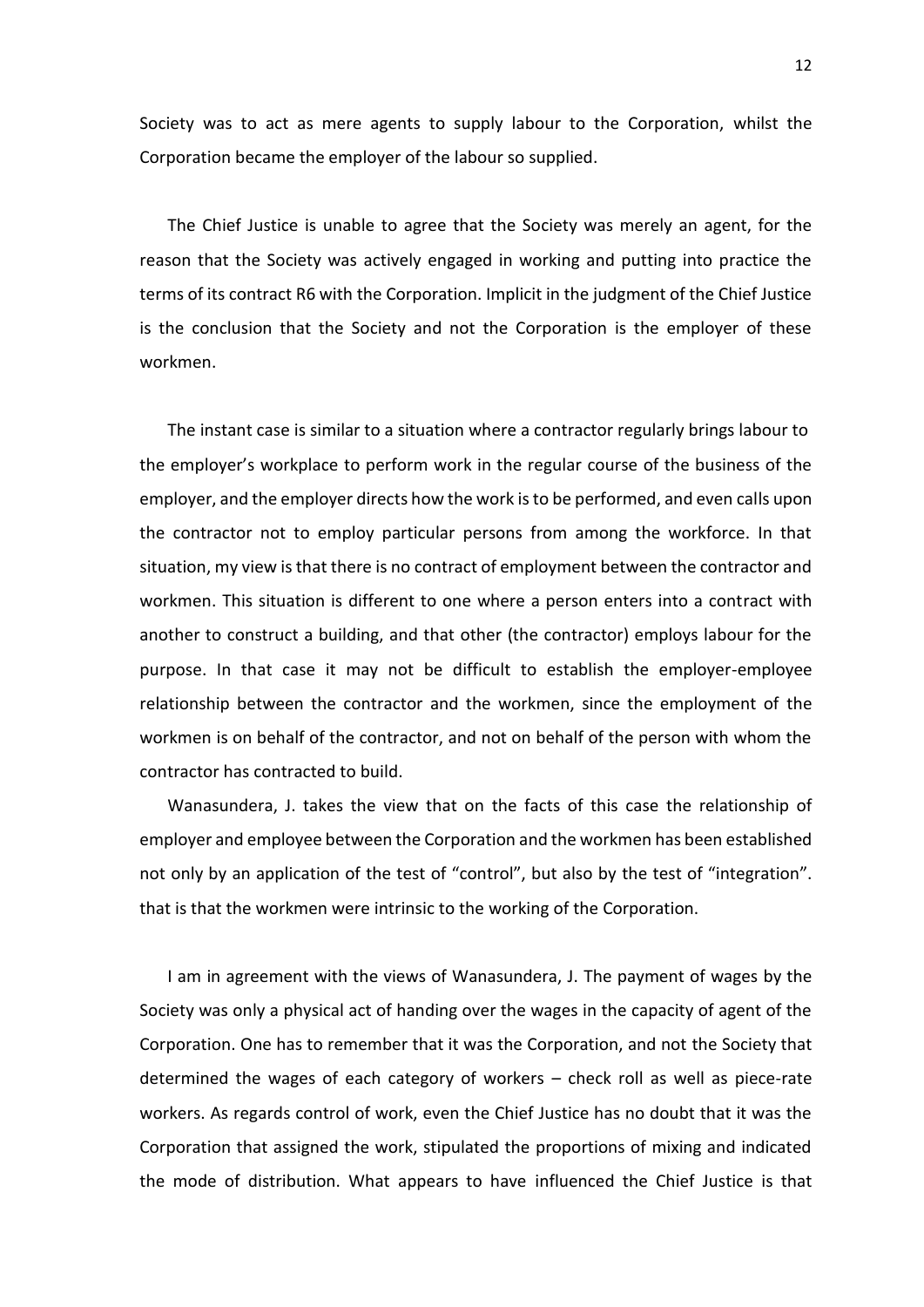disciplinary control was in the hands of the Society. There is, however a strong finding of fact by the President that "it is absolutely clear that the supervision and control of the workmen were exercised not by the  $2^{nd}$  respondent (the Society) but by the  $1^{st}$  respondent (the Corporation). "I cannot see sufficient reason to disturb that finding of fact".

The Employees Provident Fund Act in its Part II refers to covered employments, employees to whom the Act applies and contributions. Section 8 of the said Act in its entirety reads thus:

8. Covered employments and employees to whom this Act applies

- (1) Any employment, including any employment in the service of a corporation whose capital or a part of whose capital is provided by the Government, may be regulation be declared to be a covered employment.
- (2) Regulations may be made –
- (a) To treat as a covered employment any employment outside Sri Lanka which is for the purposes of a trade or business carried on in Sri Lanka and which would be a covered employment if it were in Sri Lanka; and
- (b) Be treat as not being a covered employment or to disregard.
	- (i) Employment under a person who employs less than a prescribed minimum number of employees.
	- (ii) Employment of a person in the service or for the purpose of the trade or business, or as a partner, of that person's spouse.

S  $8(2)(b)(iii)$  re-numbered as s  $8(2)(b)(ii)$  by as s 5 of Act  $8$ 

(3) Subject to the other provisions of this Act, every person over a prescribed age who is employed by any other person in any covered employment shall be an employee to whom this Act applies, For the purposes of this subsection different ages may be prescribed for different covered employment –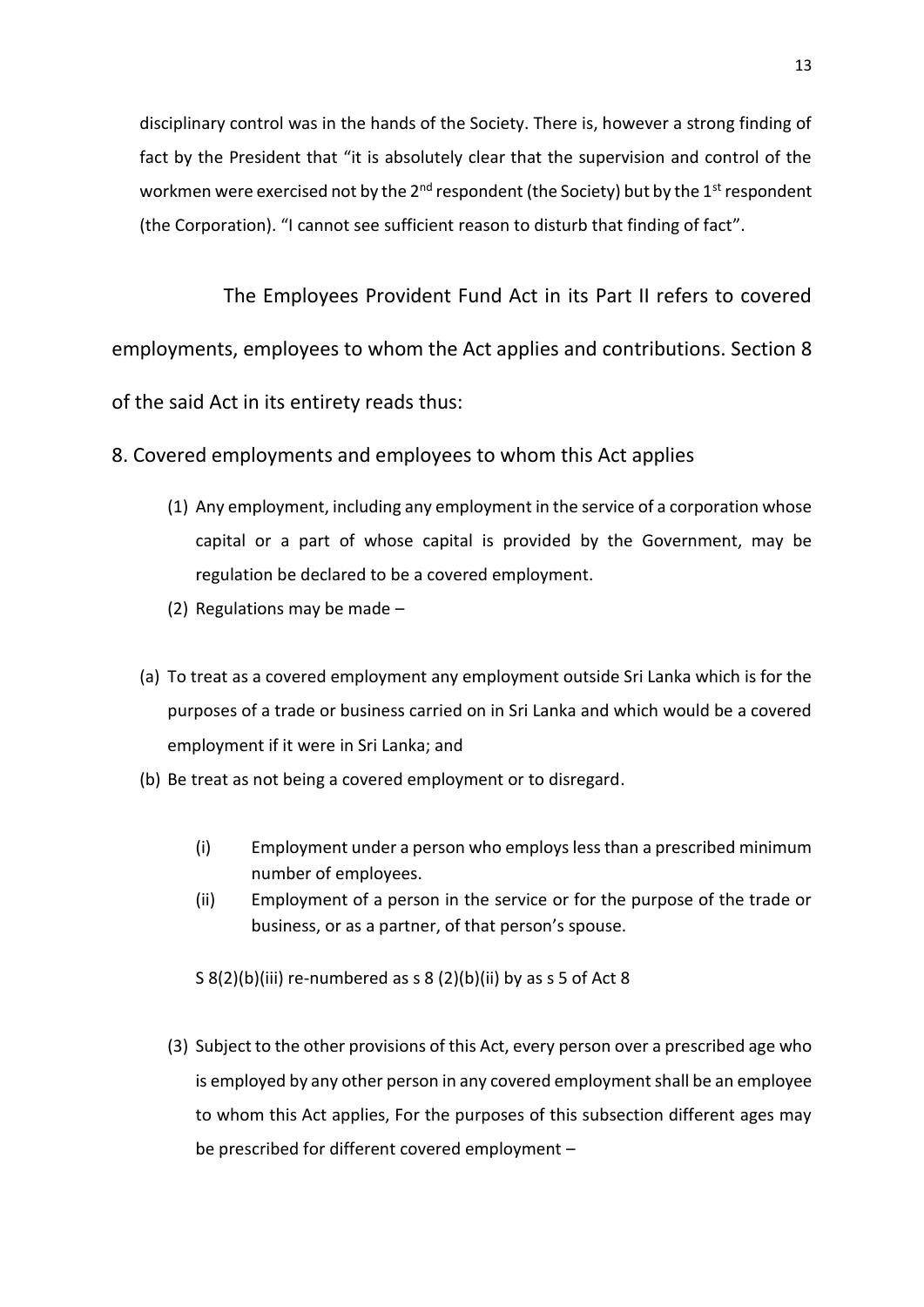(4) Any regulation declaring any employment to be a covered employment may provide that such persons only as earn less than a prescribed amount in that employment or as are of a prescribed class or description, and not other persons in that employment, shall be employees to whom this Act applies.

The above sections brings within its ambit employment in a Corporation whose capital or part is provided by the Government. Section 8(2) (b) (ii) refer to instances as not being covered employment. The said Section 8, further expands to bring persons over a prescribed age and employed to be employees under the Act.

The relevant statute and its regulations very clearly and correctly identify a 'covered employment' and an 'employees' who are subject to the above statute. I cannot see a basis in the way argued by learned President's Counsel for the Petitioner, that the 3<sup>rd</sup> Respondents employment is not a covered employment, within the relevant statute. Material provided to this court is more than sufficient to conclude that 'Motor Claims Insurance Assessors' fall within the ambit of the Employees Provident Fund Act and their employment is a 'covered employment'. As such the Petitioner is liable to contribute to the Employees Provident Fund, and decision taken in this regard by the 1<sup>st</sup> and 2<sup>nd</sup> Respondents can never be faulted.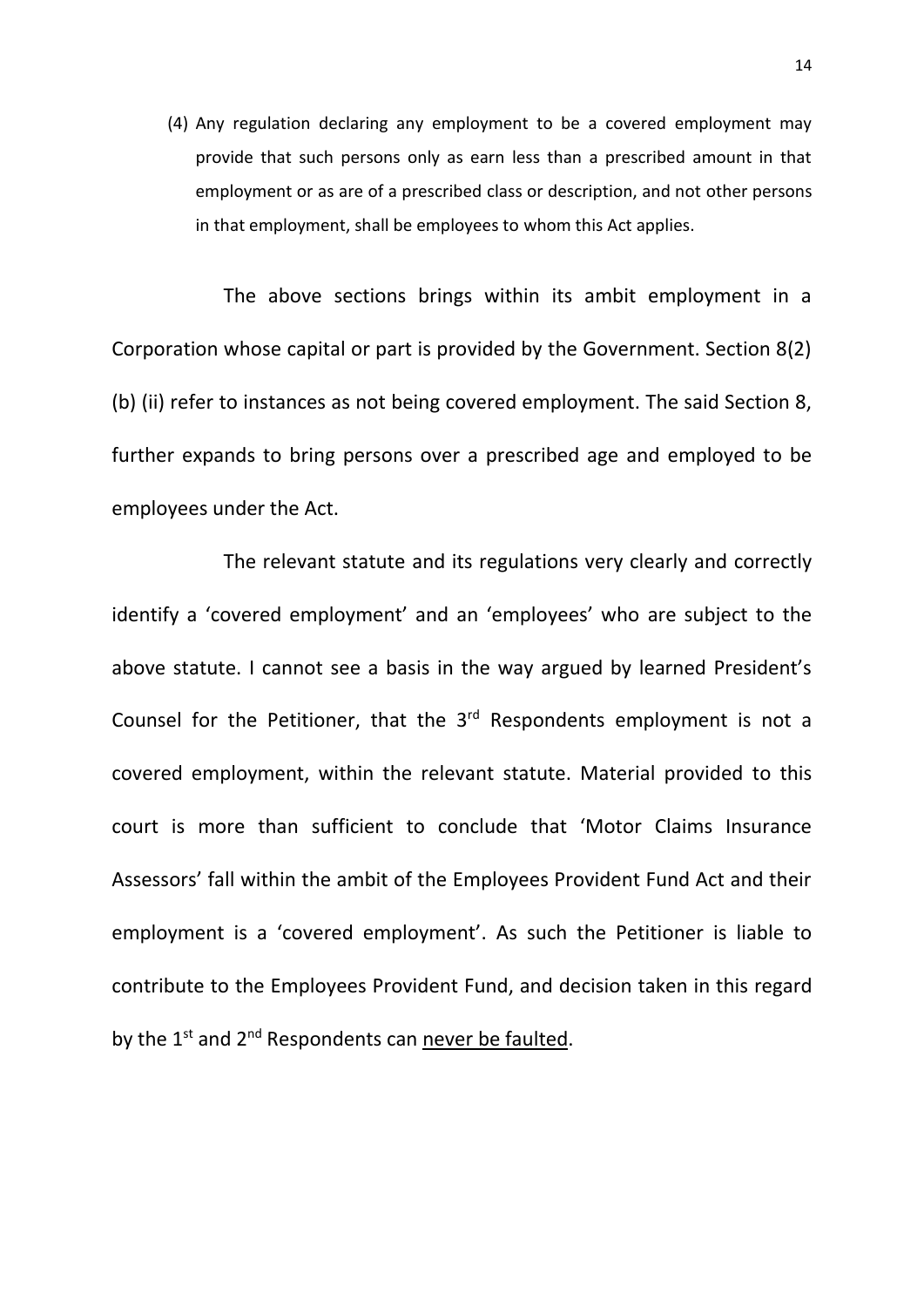My attention has been drawn to the regulations made in terms of the Employees Provident Fund Act. Vide 1R1 to 1R3.

1R1 inter alia states (Regulation 3) an employment performed by the day or by the job or by the journey shall not be a covered employment. Learned President's Counsel in his submissions attempted to bring the Petitioner within this definition. I do not think it is so as the  $3<sup>rd</sup>$  Respondent's employment is not performed by the day or by the job.  $3<sup>rd</sup>$  Respondent employment is entrusted to him by the Petitioner by contract and with instructions and certain specified acts to be performed by him, and thereby the Petitioner exercise control over the 3<sup>rd</sup> Respondent. By 1R2 the subject of insurance is declared a covered employment and so are the functions of Assessor by Regulation 23 of 1R3. Regulation 7 of Gazette 1R2 brings within the term 'employee' of the Employers Provident Fund Act persons employed on a remuneration of piece rate or a commission. As such both 1R1 and 1R2 Gazettes in no uncertain terms indicate that provident fund contribution should be paid even for work done on a piece rate basis or a commission for service.

In view of matters discussed in this Judgment and the points considered in the Judgment of the Court of Appeal which I agree, it is incorrect on the part of the Petitioner to state that the terms of the contract had been misinterpreted by the Respondent. I reject the submissions made on behalf of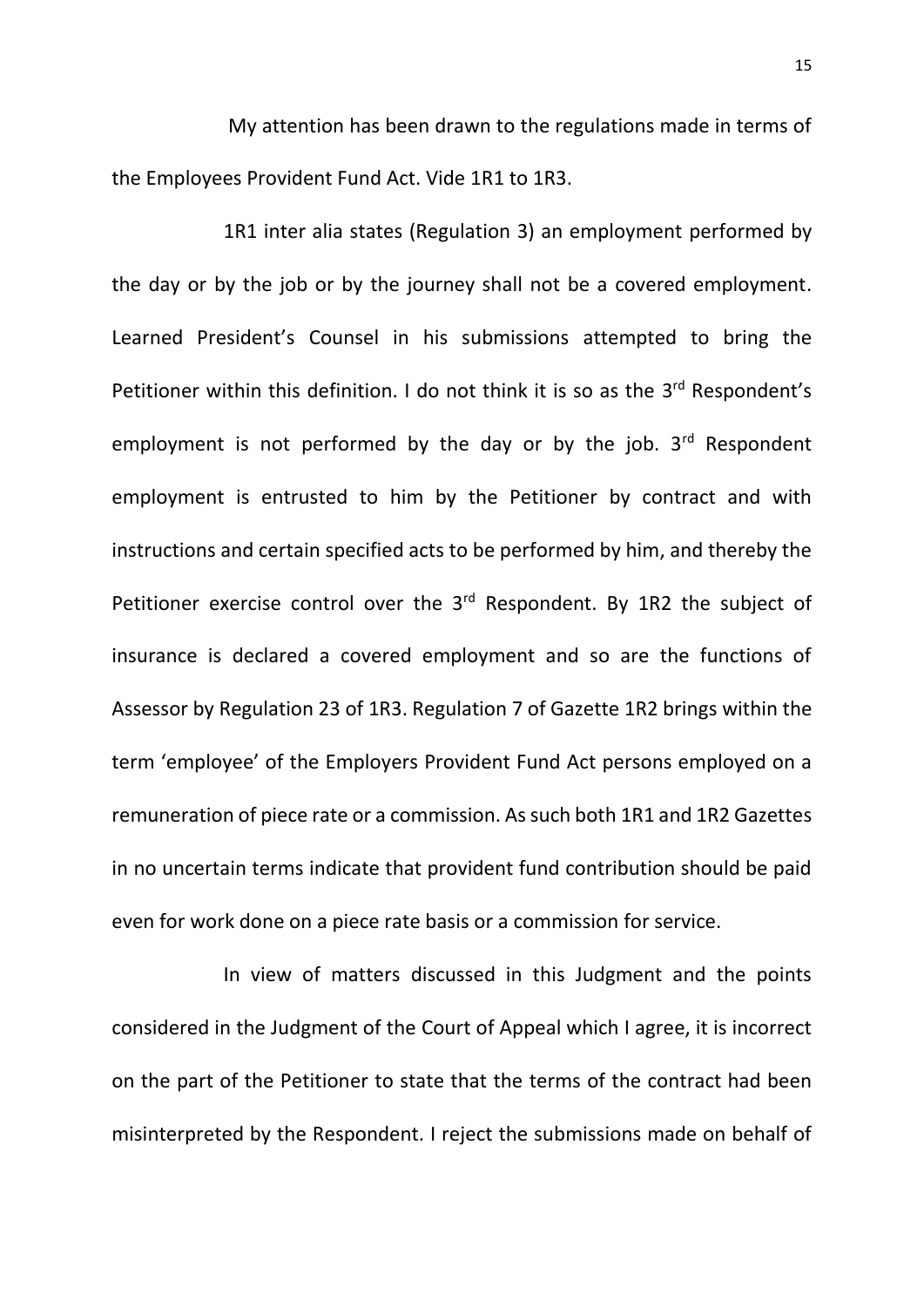the Petitioner that the  $3<sup>rd</sup>$  Respondent performs the work of an independent contract. Documents 3R4, P5 contains valuable material and information which counter the position of the Petitioner. The historical background relied upon by the Petitioner, are no doubt matters to be considered, but I am unable to agree that in this case, it paves the way for an independent contract. In any employment or profession, will have a historical background. It is certainly not the test to determine the issue suggested by the Petitioner. In a world where persons are employed in the private sector or government or semi government organisations, variety of functions are entrusted and imposed upon such persons in their employment. Perhaps it is arguable whether a particular employment has some features of independentness, but certainly not conclusive to support the contention of the Petitioner. What matters is the test of 'control' and 'integration'. In the case in hand supervision and control inclusive of discipline of the 3<sup>rd</sup> Respondent was in the hands of the Petitioner, which takes the case out of an independent contract. Directives given in P5 and 3R4 also demonstrate trust and reliance placed on technical expertise and professionalism of the 3<sup>rd</sup> Respondent but it cannot conclude that it is the role of an independent contractor. The role of the 3<sup>rd</sup> Respondent is that of an employee or a workman and thus support a 'contract of service'. It was a service done by the 3<sup>rd</sup> Respondent not for himself or for a business belonging to him.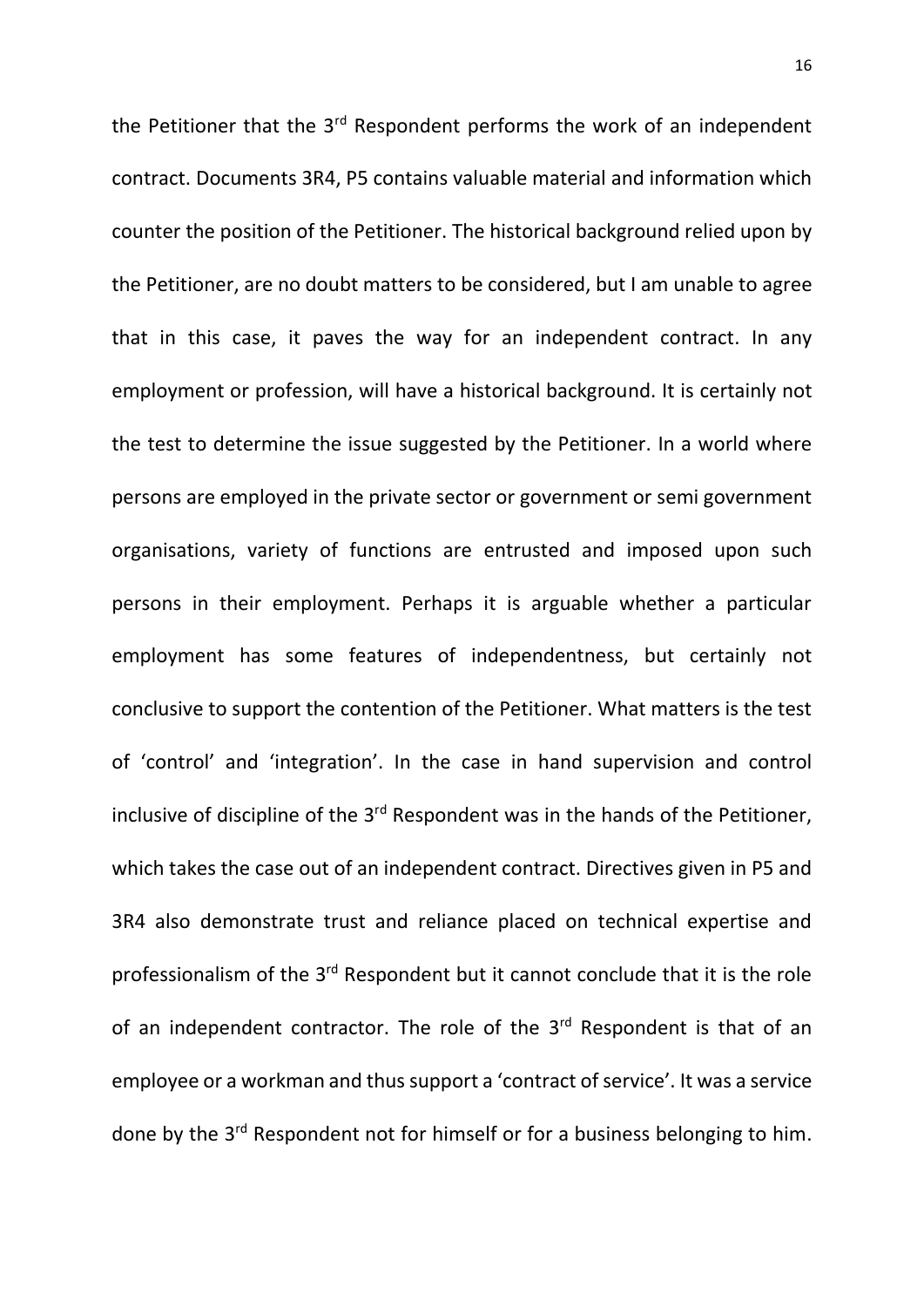It was service done for the Petitioner Company. 3<sup>rd</sup> Respondent was part and parcel of the Petitioners business, and was a workman or an employee'.

Petitioner Company also state that Motor Assessors were free to serve any other organisation if they wished. Another comparison done was with Road Assistant Technician, who are employees of the Petitioner Company. I have considered the matters highlighted by the Petitioner in his Petition of Appeal in this regard. All that is stated therein are suggested explanations of something or assumptions as a basis of reasoning and nothing more, that flow from such suggestions. I am unable to accept such reasoning of the Petitioner Company, in this connection.

In all the facts and circumstances of the case in hand I have no hesitation in affirming the Judgment of the Court of Appeal. In the process the role played by the  $1<sup>st</sup>$  and  $2<sup>nd</sup>$  Respondents could not be faulted, and they did so within the available statutory frame work.

The 3<sup>rd</sup> Respondent's unbroken 40 years of service was carried out as an integral part of the business of the Petitioner Company, notwithstanding the modern industrial complexities projected on behalf of the Petitioner Company. In the case in hand whatever professional skills or its technical nature